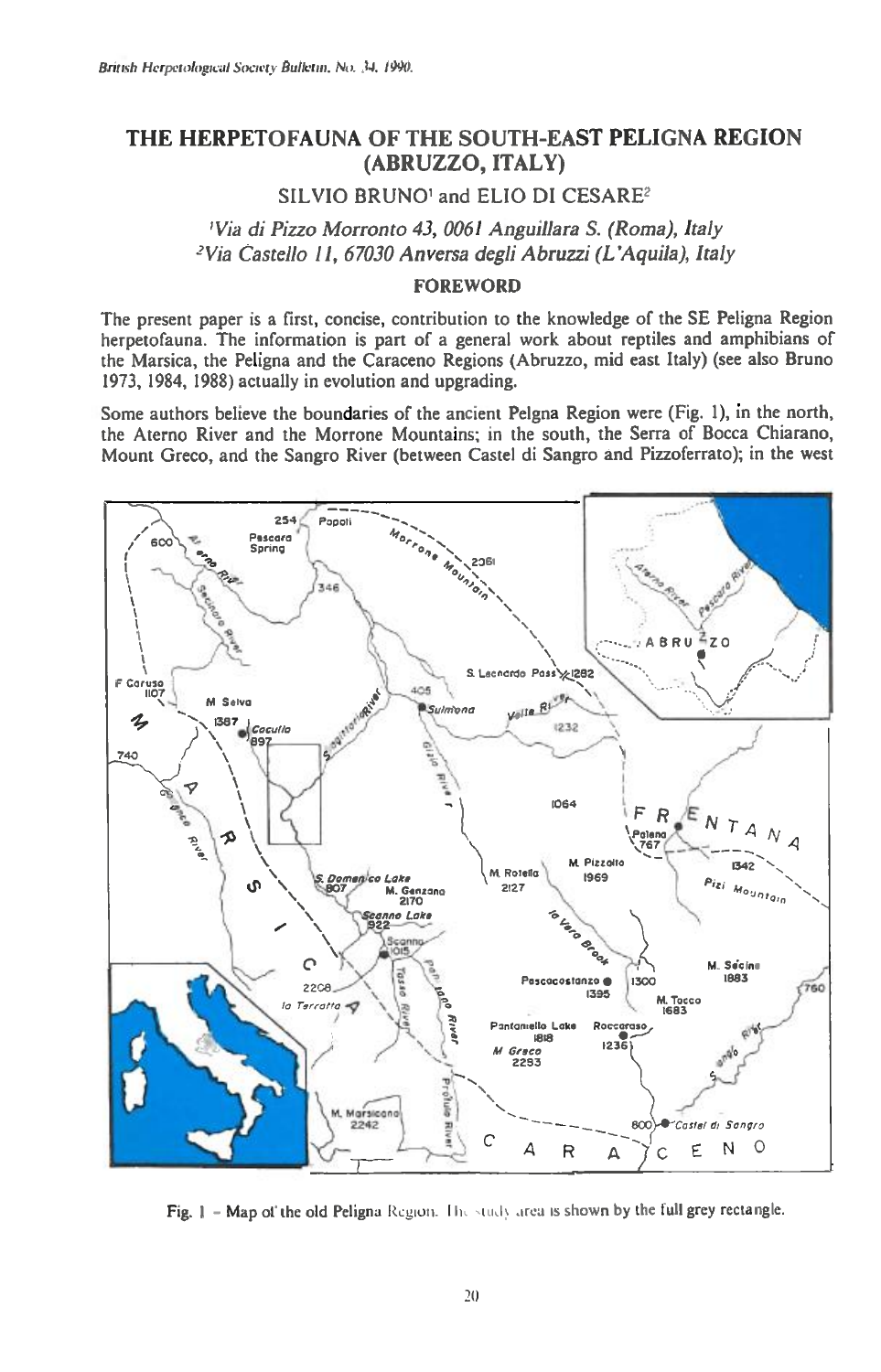the Profluo-Tasso-Sagittario-Pezzana Valleys and the Forca Caruso Pass; in the north-east the Secinaro River, and in the east the San Leonardo Pass (Mount Maiella), Palena and the Pizzi Mountains. Other experts, instead, believe the old northern boundaries went from Sepino to Popoli and, along the Pescara River, up to its confluence with the Nora River. The NE boundary was extended from that confluence to Lanciano Pass and to the western slope of the Maiella Mountain (see for example Cramer, 1826; Bosnier, 1902; Abbate, 1903).

This region was inhabited in antiquity by Superequani, Corfiniesi and Sulmonesi peoples, gathered in the Peligna Confederation (see also Devoto, 1931, 1971; Pace and Scarascia, 1977; Sgattoni 1979). It was considered by some latin writers (see also Q.F. Oratius 65-8 A.C., P.N. Ovidius 43 A.C. - about 17 D.C.) to be the coldest region in Central Italy. The Conca Peligna , a plain located between Pettorano and Popoli and between the Pacentro and ,Cocullo hills, was an exception to this; for that reason, and for its fertility, it was called by Torcia (1793) "la vera Tempe d'Italia" (the true Tempe of Italy).

Among Italic Regions the Peligna is probably the best known among european naturalists and humanists for its being the most important area for snake hunters and for the celebration, at Cocullo, of the San Domenico festival. This is a popular tradition with a famous Snake Procession which takes place every first Thursday of May (see for example Alicandri-Ciufelli, 1971; Angelucci w.d., Anonymus 1932, 1949; Bruno 1971, 1983, Bruno and Maugeri 1990, Bucella 1962, Canziani 1928, Chiari 1975, Chiocchio w.d., Cianfarani 1950, Clarcke Smith 1928, D'Antonio 1976, De Angelis 1961, De Nino 1889, De Lisio 1895, D'Ignazio 1971, Finamore 1890, Giancristofaro 1978, Harrison 1907, Letta 1972, Nola 1974, 1976, 1986, Pansa 1938, 1957, Plensio 1982, Profeta 1968, 1976, 1984, Simboli 1991, Torcia 1793).

Some authors believe Hercules was the main divinity among the Peligna Region peoples (see for example Bruno and Maugeri 1990, Mattiocco 1973, w.d., Nola 1976, 1986, Profeta 1976, 1984, Wonterghen 1973) but this is open to debate.

In fact from palaeolithic times the Peligna Region was subject to the migration of peoples coming from different territories and belonging to different civilizations (see for example Abbate 1903, Balzano 1927, Besnier 1902, Chierici *et al* 1963, Cramer 1826, De Magistris 1902, Devoto 1931, 1971, Fondi 1970, Furrer 1924, Pace and Scarascia 1977, Ricci 1984, Sgattoni 1979). The Peligna Region seems to have been colonized in the second millemmium B.C. by Minoican-Cretan peoples who introduced the religion of Rhea (or Magna Mater). About 1000-800 B.C. the Peligni Region was occupied by Pheonicians (many geographical names come from the Phoenician language) which introduced the cult of Mitra and Astarte. During Roman times the more popular divinity was Hercules. This cult was introduced from Magna Graecia. The snake cult seems not to be connected with that of Hercules, because it is closer to the african and asiatic cults. That means the snake cult existed before that of Hercules, and continued to be practised with it. Once, the snake cult was more widespread than today in central and south Italy. When the Catholic Church took the place of paganism the snake cult was maintained and the pagan divinities were replaced with San Domenico in Central Italy, and San Paolo in the South.

For further information on the Natural History of this part of Abruzzo see also Bruno (1984, 1985), Colantonio (1978), D'Antonio (1976), Del Re (1835), Di Carlo (1972), Furrer (1924), Ilg (1940), Montelucci et al (1973), Naviglio (1984), Piccirilli (1911), Pratesi and Tassi (1972), Scacchi (1899), Tanturri (1853) and Zuffardi (1913).

Herpetological reports on the Peligni Region can be found in, for example, Altobello (1930 a,b), Bruno (1973, 1984), Bruno and Maugeri (1990), Mangili (1985) and Naviglio (1984).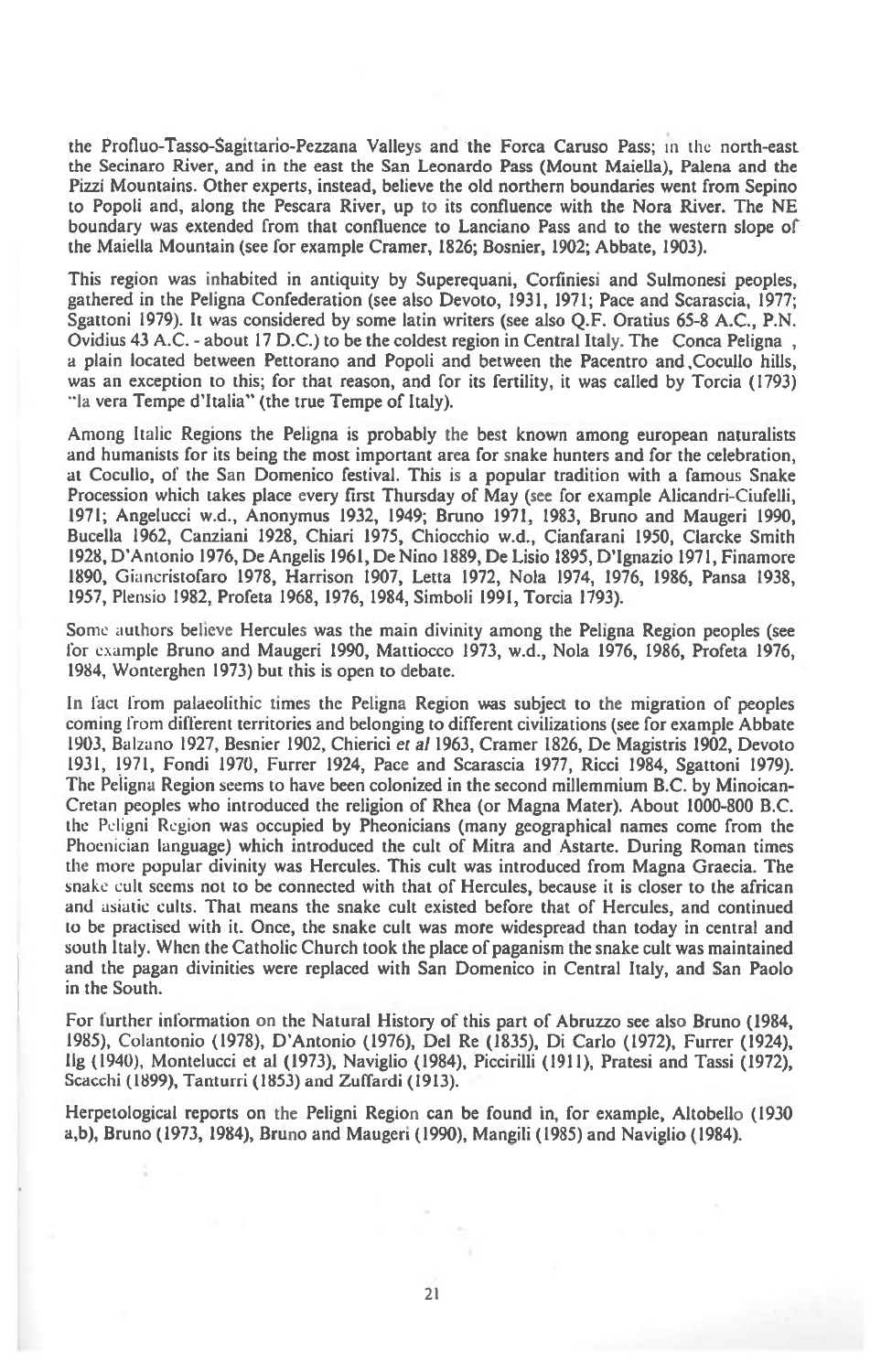### INTRODUCTION

The study area (fig. 2) covers the Anversa degli Abruzzi municipal territory and the very eastern part of the Cocullo municipal one, total area 22 km<sup>2</sup> (see the military maps 1: 25.000 scale, IGM, Tab. 146 II SW and SE and 152 I NW and NE).

All the mountains considered in this study are formed by calcareous rocks (Parotto and Praturlon 1975).



Fig. 2 - Map of the study territory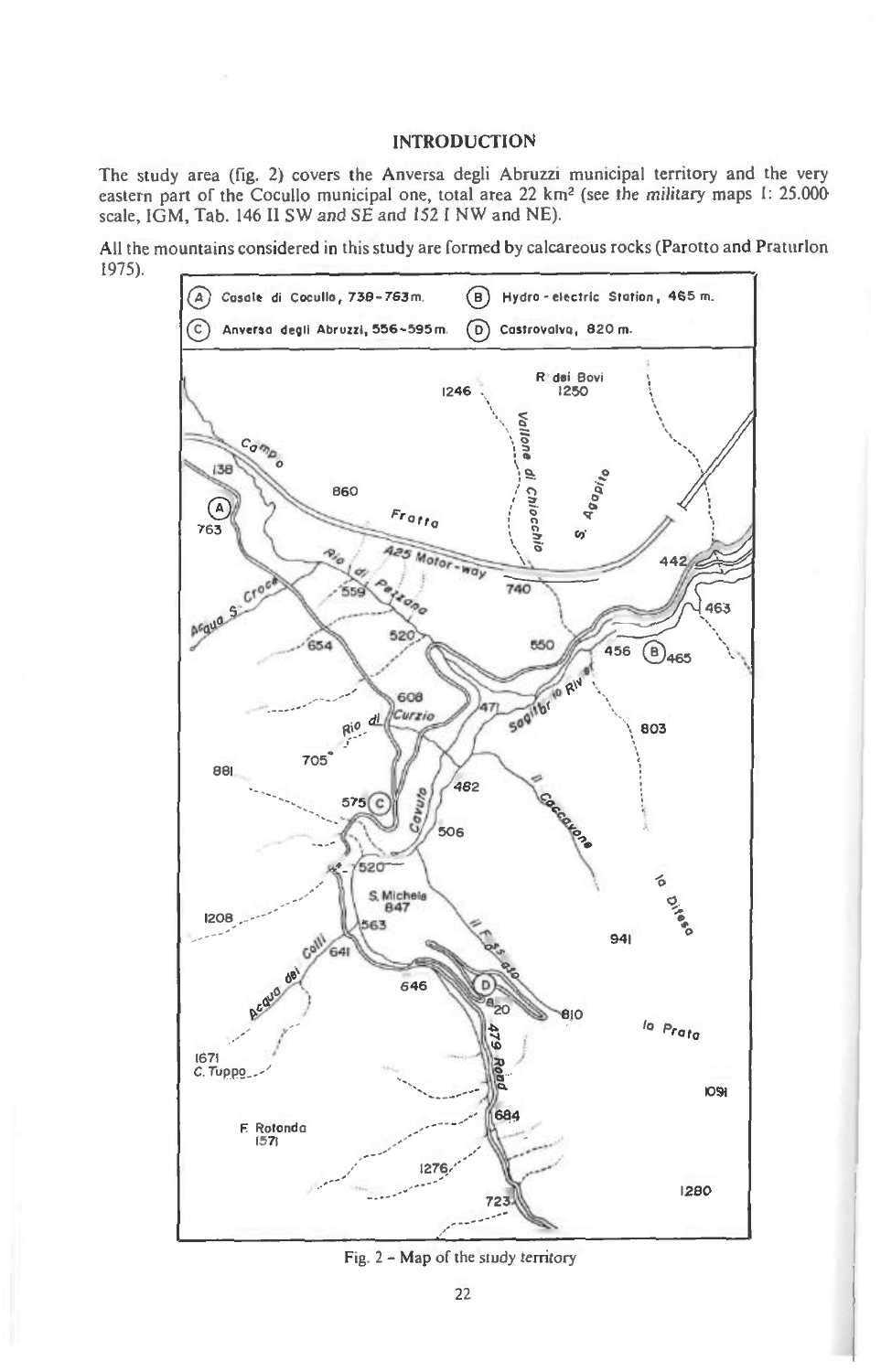The hydrographic network is not very well developed; besides the Sagittario River, which flows in the bottom of the valley, very few other rivers with an approximately constant flow all through the year, such as Rio di Pezzana, Caccavone, it Fossato, l'Acqua dei Colli, and the Curzio and Acqua Croce springs are present.

Once (see Perrone 1990) the river flows were more abundant than today because of the changes due to the San Domenico dam, built in 1929 by the Italian Rail Company (FFSS). It has a depth of 24 m and 1.300.000 m<sup>3</sup> capacity (D'Antonio 1976).

Because of this injury to the landscape the natural features of the Sagittario Valley, especially the botanical and zoological ones, have changed considerably, mostly downstream of the dam. The disappearance or rarity of a great part of the local aquatic or partially aquatic fauna is probably due to this big human impact.

The territory examined, because of its morphology, doesn't have a uniform climate; it is possible to consider two very different zones (Pogliani and Di Gregorio 1979). The Sirente (2012-2349 m.) and Marsica (1712-2242 m.) Mountains, on the NW and S sides, have a cold and often moist climate. The Sulmona Plain (at NE and E) has subcontinental climatic characteristics with strong thermal seasonal fluctuations, high temperatures, and rare summer rains.

As a result of this the W and S areas have a 10°C annual mean temperature and 1150 mm mean rains and the E and N areas have a 12°C annual mean temperature and 662 mm mean rains.

The vegetation belongs to the samnitic belt (hills, broadleaved mixed woods with dominant oaks) and to the subatlantic belt (mountains, broadleaved forest with dominant beech) of the mediterranean zone (after Pignatti 1979).

Until 40-50 years ago this territory was utilized for agriculture, forestry and pastures, as typical for the mountain Abruzzo economy (see also Almagia 1929, Bolzano 1927, Cecchettani 1909, Chierici et alii 1963, De Magistris 1902, Fondi 1970, Furrer 1924, 1931, Giuseppetti 1934, Milonc 1955, Ortolani and Dagradi 1964).



**Plate I — Typical landscape of the study arca** 

**photo. S. Bruno.**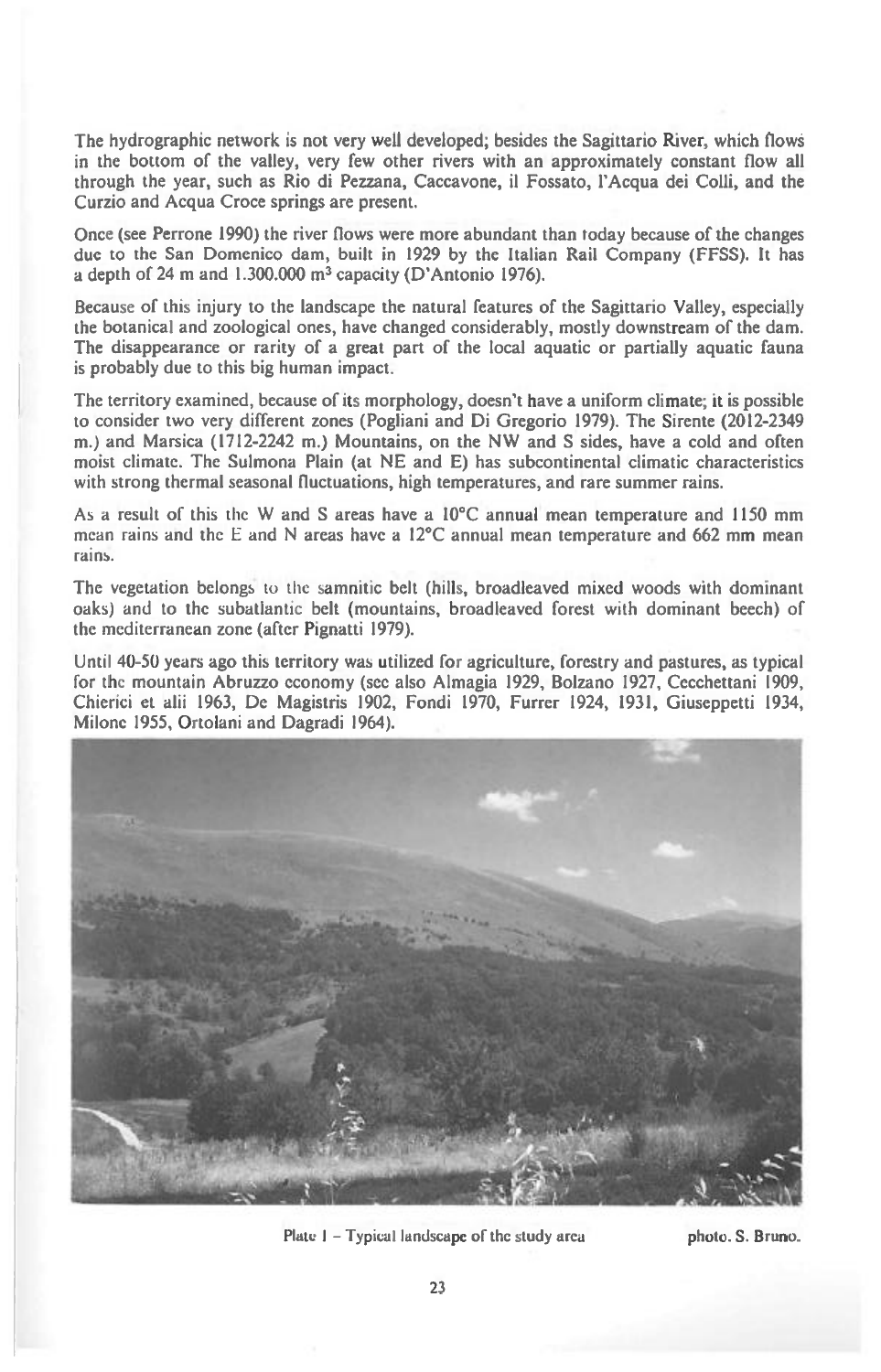Overgrazing and intense wood cutting caused much more environmental damage than urbanization and agriculture (Arpea 1958, Biondi 1989, Cederna 1975, Franciosa 1951, Parente 1956, Pratesi and Tassi 1972, Rivera 1960).

In recent years a strong human impact was caused by the Roma-Pescara highway which upset the slope continuity and a great extent of the valley landscape (see Aa.Vv. 1970), by the presence of quarries (now dis-used), of country roads which go up to the mountains (Cassola 1978, Cederna 1975) and of reafforestation projects.

The reafforestation projects are mostly on the NW and SW mountain slopes with trees (like *Pinus* and *Thuja)* completely foreign to local flora and able to destroy the original vegetation (Allavena 1972, Biondi 1989, Cappuccini 1951, Pavari 1952, Vecchio 1974, Zangheri 1968).



Plate 2 - A beautiful group of Four-lined Snake shown by a "serparo" at Cocullo during the 1st *May*  Thursday holiday. Every year on average 40 specimens of Four-lined Snakes are used in the procession photo. F. Grimaldi.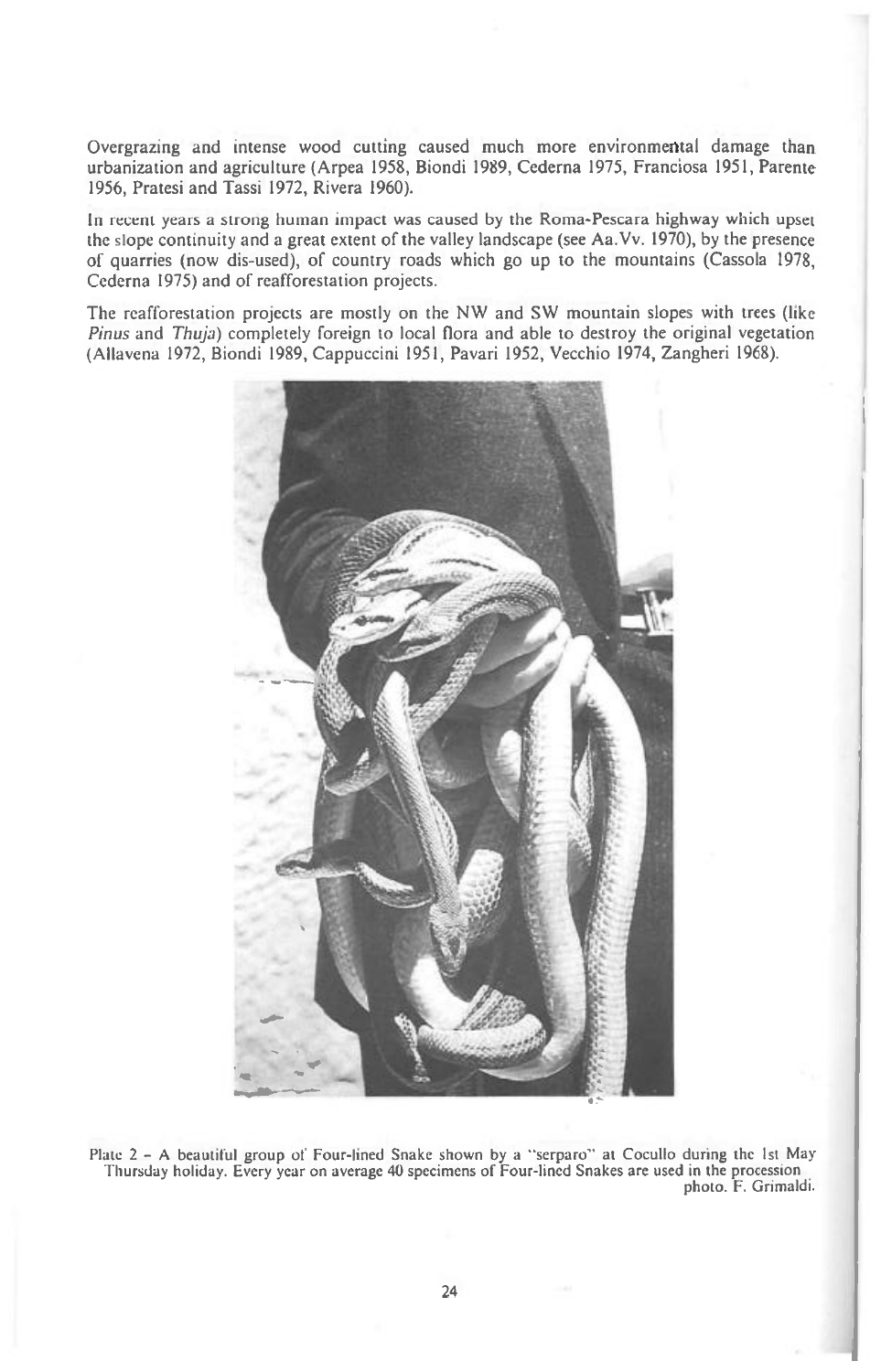

Plate 3 - **Some people still believe a child brought in procession with a Four-lined Snake is protected in the future from viper bites phot. V. Di Valerio.** 



Plate 4 – Grass Snake female about 160 cm long. The name "cervone" given from italian language to the Four-lined Snake in the regional speech is given to the Grass Snake, and particularly to the old females. In the dialect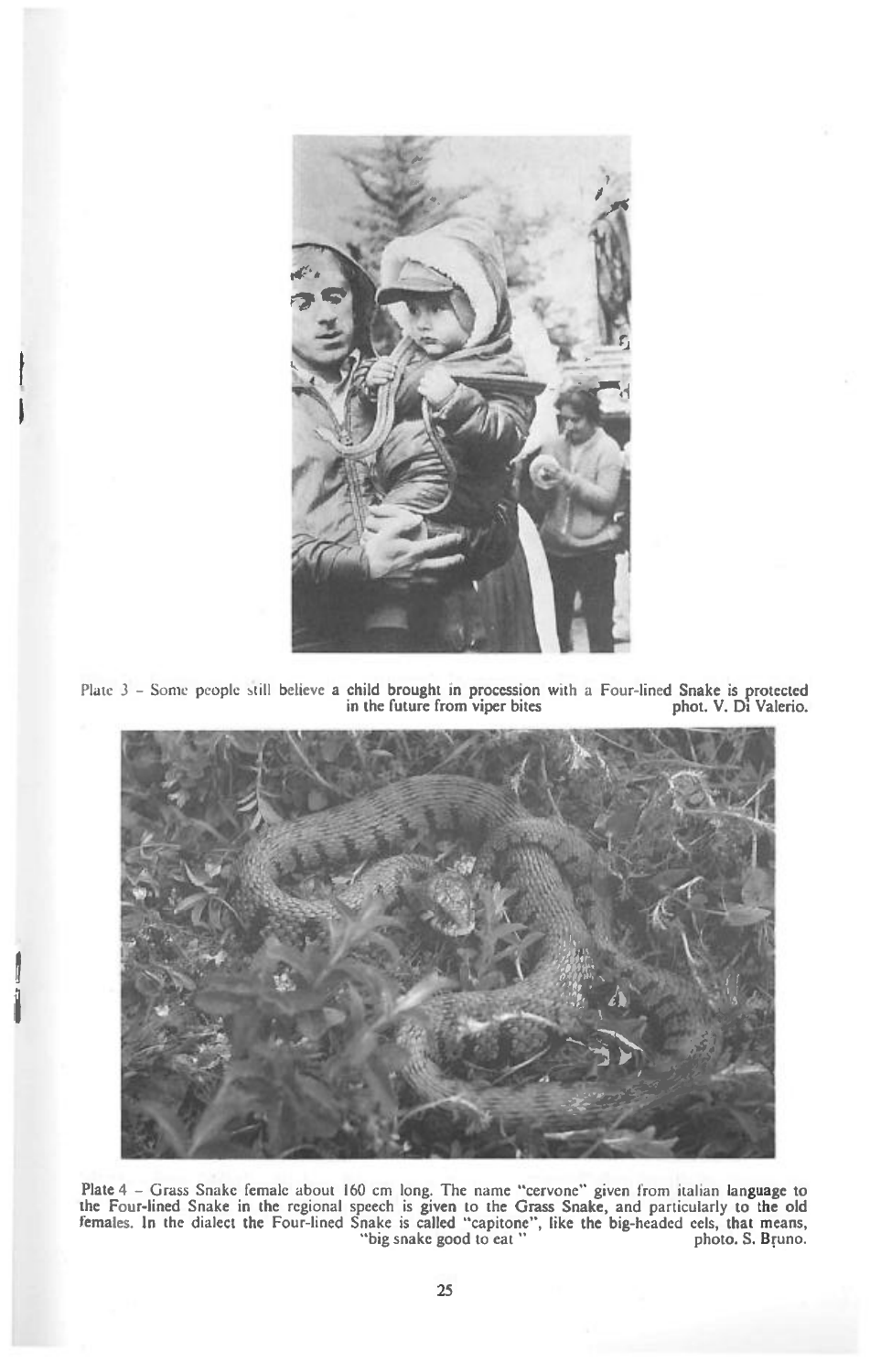





Fig. 4 — Localities where specimens of Pool Frog, Slow Worm and Western Whip Snake were collected.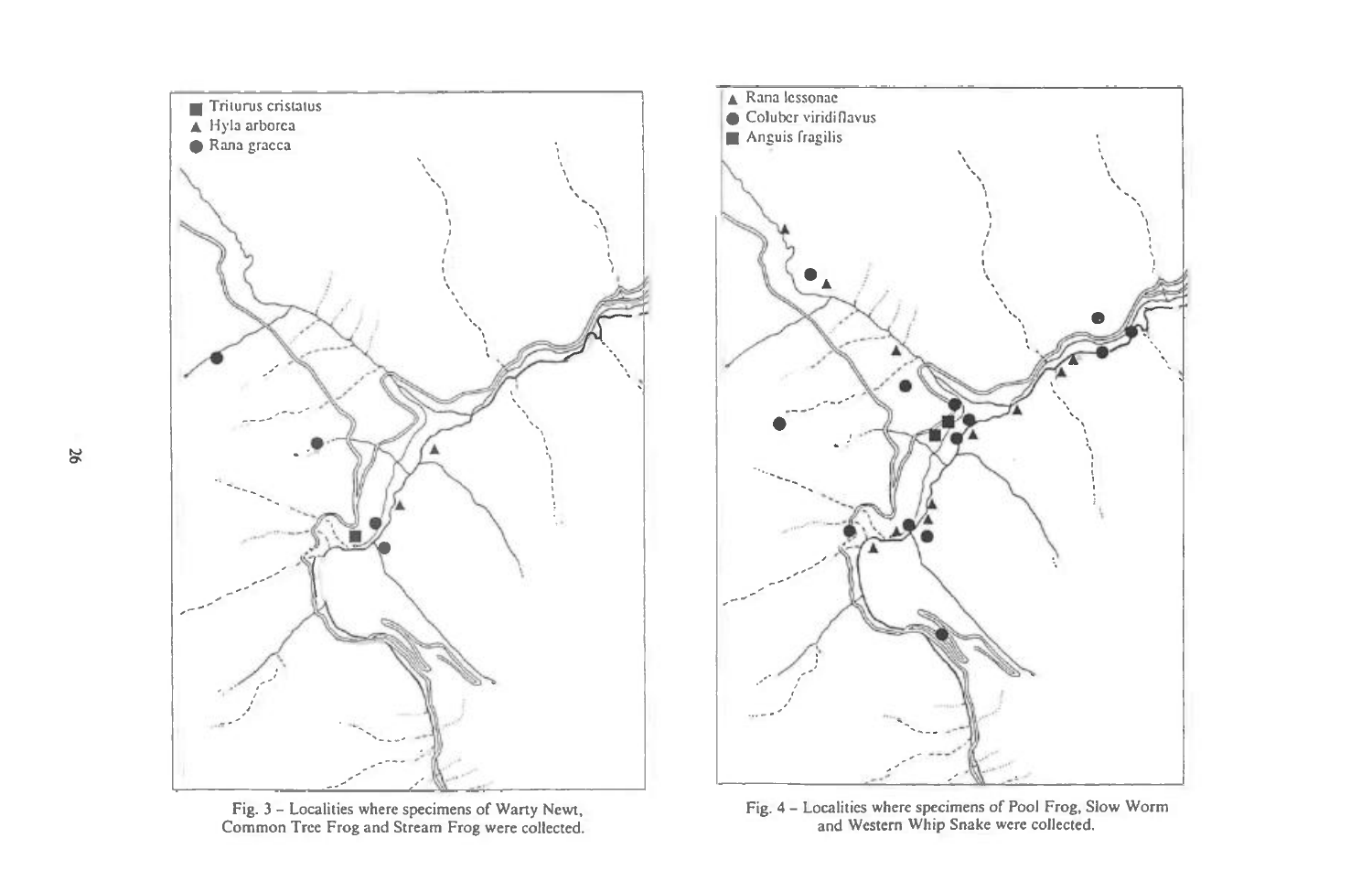

Fig. 5 - Localities where specimens of Smooth Snake and Aesculapian Snake were collected.



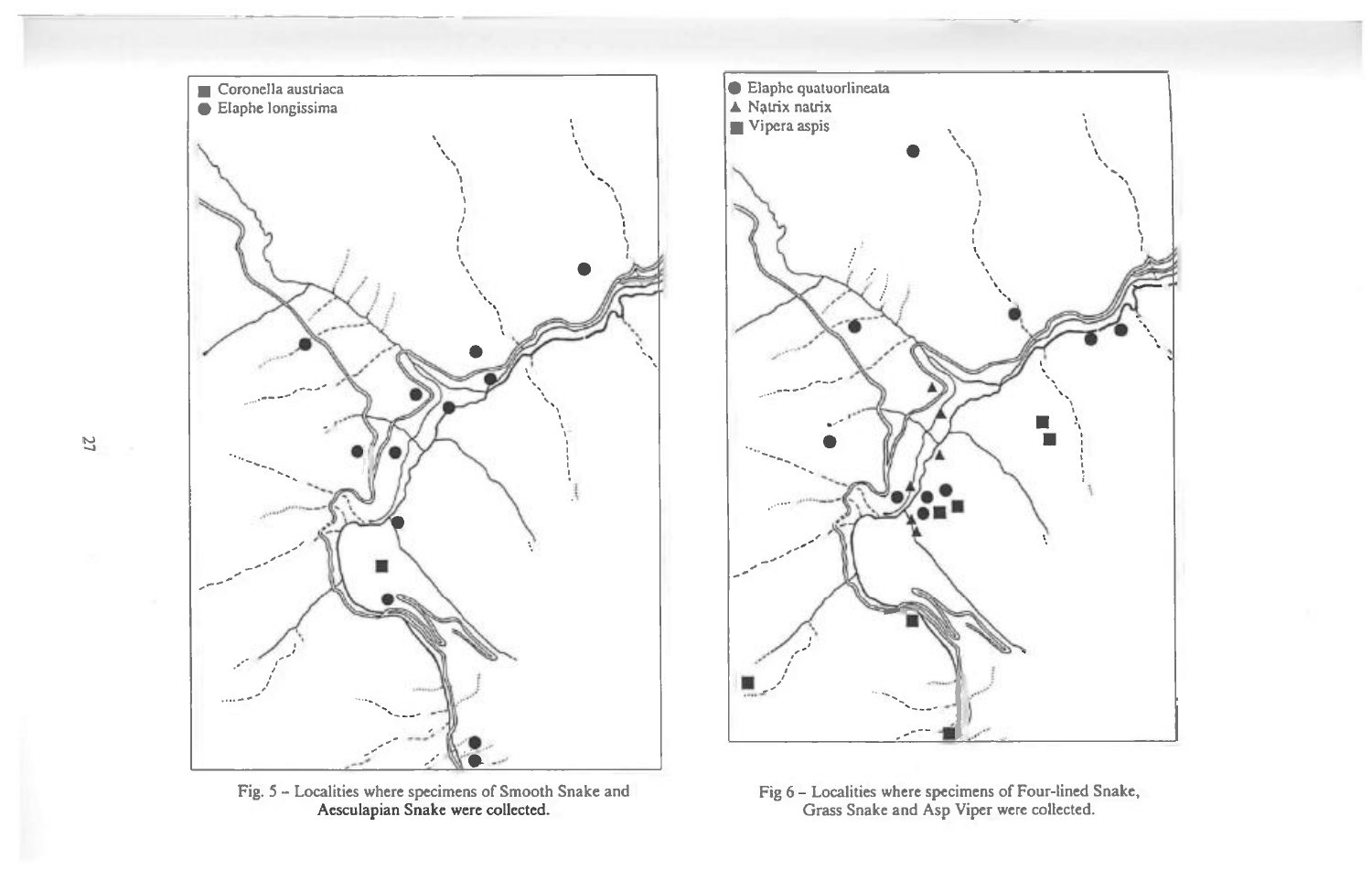### **AMPHIBIA**

**CAUDATA Salamandridae** 

#### Salamandra salamandra (Linné, 1758) Schrank, 1786. **Fire Salamander.**

**Mr. Vittorio Di Cesare (from Anversa degli Abruzzi) found one specimen of this species before 1974 near the hydro-electric power plant drainage canal.** 

**According to the classic taxonomy** the **abruzzian populations belong to the ssp. gigliolii Eiselt and Lanza, 1956.** 

**Triturus cristatus carnifex (= T.carnifex) (Laurenti, 1768) Dunn, 1918.** 

**Warty Newt.** 

**Mr. Claudio D'Angelo (from Anversa degli Abruzzi) found one specimen of this species in the locality Cavuto Spring in February 1981.** 

**In the Giuseppe Altobello amphibian collection one adult female specimen coming from "Anversa" with the number 19 was present (Altobello 1930a).** 

**According to the classic taxonomy the abruzzian populations belong to the ssp.** *carnifex* **(Laurenti, 1768).** 

**Triturus italicus (Peracca, 1898) Mertens and L. Muller, 1928. Italian Newt.** 

**In the Abruzzo and Molise amphibian and reptile Giuseppe Altobello collection, bottle n. 77, numerous specimens coming from the Sulmona area were present (Altobello 1930a).** 

**This species is no longer found in our study area.** 

### **SALIENTIA**

### **Bufonidae**

**Bufo bufo (Linne, 1758) Cuvier, 1817. Common Toad (rusp).** 

**Common and widespread in all vegetation types from 520 up to 1570 m.** 

**According to the classic taxonomy the Apennine populations belong to the sep.** *spinosus* **Daudin, 1803. We believe this matter requires** further **study.** 

### **Hylidae**

Hyla arborea (Linné, 1758) Laurenti, 1768. **Common Tree Frog (raganell).** 

**It lives mostly in the riverine woods** *with Populus* **and** *Sahx•, it* **is possible to find it, with less frequency, in the mesophilous woods with** *Quercus robur* **and** *Ulmus minor.* **From 520 up to around 800 m.** 

According to the classic taxonomy the abruzzian populations belong to the ssp. *arborea* (Linné, **1758).** 

## **Ranidae**

**Rana graeca Boulenger, 1891. Stream Frog (ranocch).** 

**It lives in the** *Populetalia* **and in the mesophilous woods with** *Quercus robur* **and** *Ulmus minor.*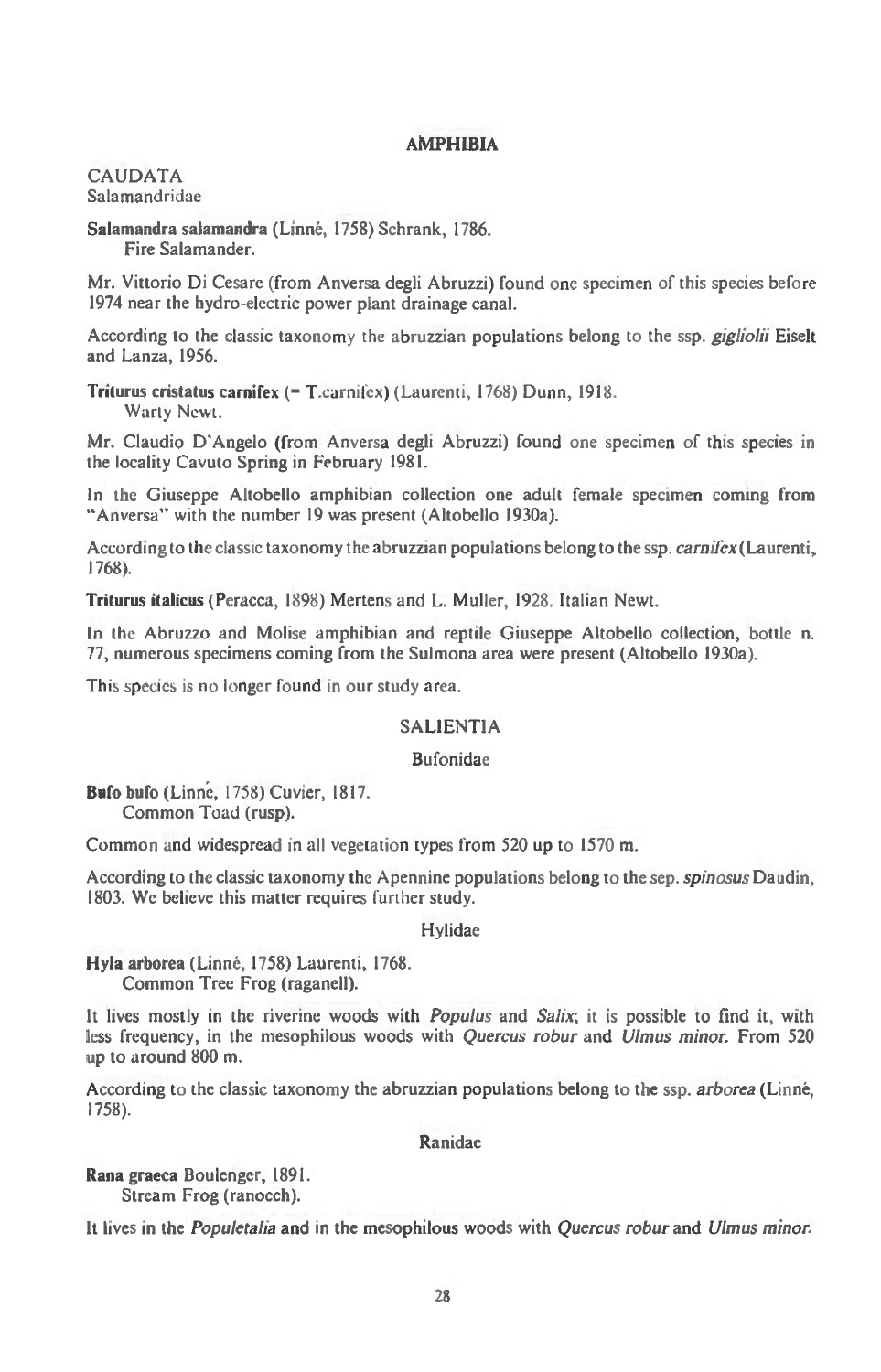It is not very common and it is localized in the bottoms of the valleys where vegetation is rich and water is permanently present. From 520 up to about 700 m.

The Italian populations are considered to belong to the ssp. *italica* Dubois, 1985.

Rana lessonae Camerano, 1882. Pool Frog (ranocch).

It lives in the riverine woods with *Populus* and *Salix* of the valley bottoms. Common but localized; from 520 up to 600 m.

We found maculata Camerano, 1883 and punctata Camerano, 1883 varieties.

Until 10 years ago they were much more common than today.

## **REPTILIA**

### **TESTUDINES**

#### Testudinidae

**Testudo hermanni** Gmelin, 1789. Hermann's Tortoise.

Until 1960 some specimens were bred in the power plant surroundings by the plant warden. Nobody found any specimens after that time.

#### SAURIA

### Anguidae

Anguis fragilis Linné, 1758. Slow Worm.

Only three specimens of this species were certainly recorded: 1 young specimen was collected at Madonna della Neve during May 1974 by John Needham and 2 specimens were collected during October 1985 at Sant 'Antonio.

From 465 up to 480 m. Rare, it lives in the riverine higrophilous wood with Populus and Salix. It could live in other environments too.

The specimens studied belong to the var. "typica".

Lacertidae

**Lacerta viridis** (Laurenti, 1768) Daudin, 1802. Green Lizard (u rag'nj).

It lives in the same environments as the Italian Wall Lizard. In the moist and shady valleys with thermophilous woods (Quercetalia pubescentis) it can reach about 1300 m.

Abruzzian populations are considered to belong to the ssp. viridis (Laurenti, 1768) but the taxonomic positions of the central and southern Apennine populations have to be studied better.

We observed maculata Bonaparte, 1836, mentocoerulea Bonaparte, 1836 and variegata Massalongo, 1854 varieties.

**Podarcis muralis (Laurenti, 1768) Bonaparte, 1836. Common Wall Lizard (r'scertl).** 

**It lives everywhere from 520 up to 1600 m. It is common.**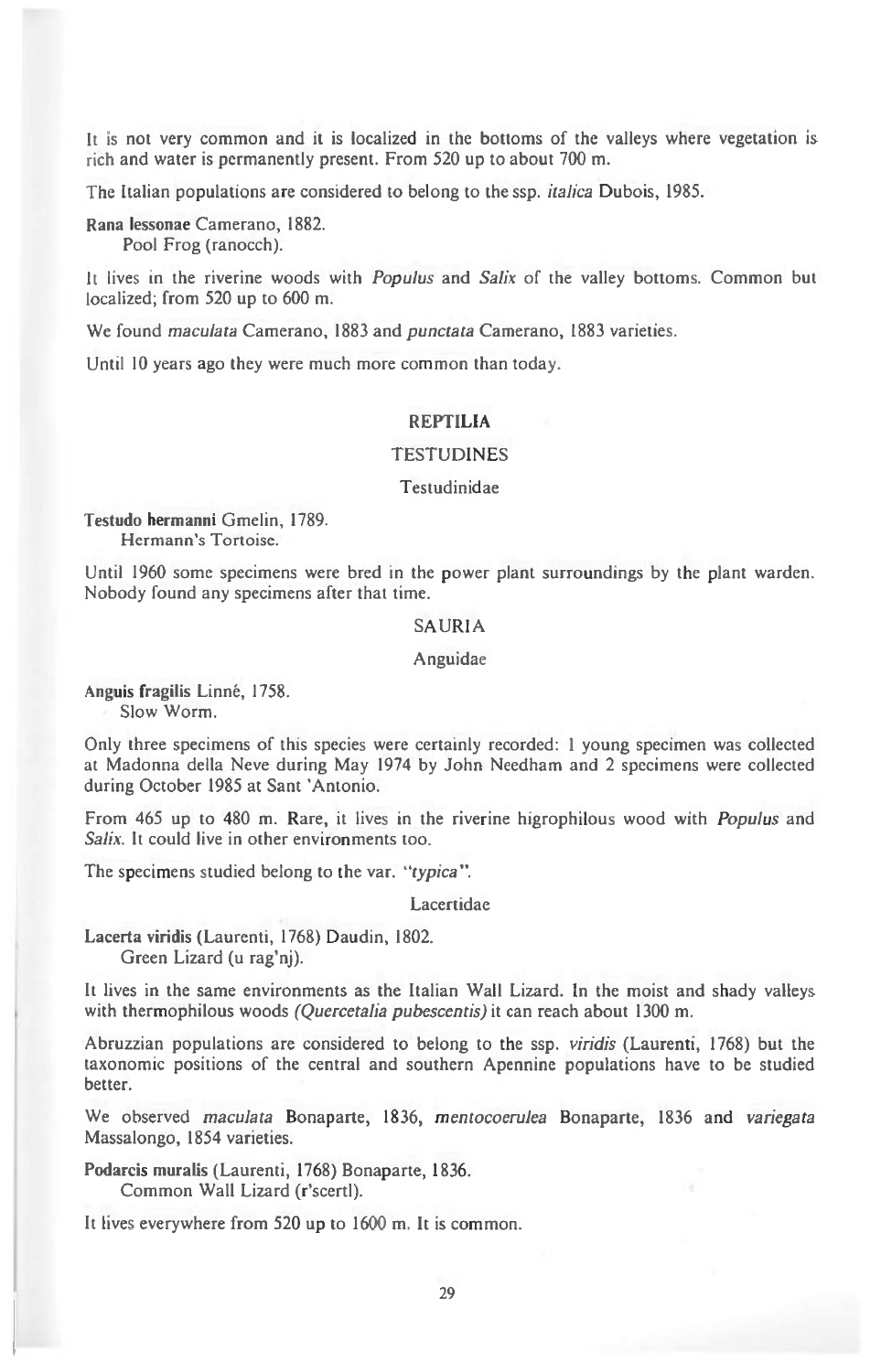**One specimen of the "ssp. typica" was collected on July 8, 1812 at Anversa (Altobello 1930b).** 

**The taxonomic position of the populations living in the Apennine subatlantic vegetation is discussed.** 

**We observed, among the others; the** *appenninica* **(Taddei, 1949),** *porphyrea* **(Dehne, 1856) and** *rubriventris* **Bonaparte, 1836 varieties.** 

**Podarcis sicula (Rafinesque Schmaltz, 1810) Bonaparte, 1835. Italian Wall Lizard (r'scertl).** 

**It lives mostly in the valley bottoms up to 600-700 m. It is more common southwards in the hills of "ai Contra and Caccavone" on clay soils.** 

**According to the classic taxonomy the abruzzian populations belong to the ssp.** *campestris*  **De Betta, 1857.** 

### **Scincidae**

**Chalcides chalcides (Linne, 1758) Laurenti, 1768. Three-toed Skink.** 

**We never found this species in our considered territory, but we recorded one specimen in the Monte della Selva area, at 1235 m., immediately westwards of the study area.** 

### **SERPENTES**

### **Colubridae**

Coluber viridiflavus Lacépède, 1789.

**Western Whip Snake (nera = var.** *carbonarius; penta = var. connectens).* 

**We found this species in the thermophilous woods** *(Quercetalia pubescentis),* **in the mesophilous ones** *(Quercus-Ulmetum-Carpinion), in* **the riverine higrophilous woods** *(Populetalia), in* **the xerophilous grasslands of the hills** *(Brometalia), in* **the abandoned fields and rural houses.** 

**It is common and widespread, up to around 800 m.** 

**In our studied territory adults belonging to the** *connectens* **Bruno** and Maugeri, 1990 and *carbonarius* **Bonaparte, 1833 varieties are present.** 

**Coronella austriaca Laurenti, 1768. Smooth Snake.** 

**Only one specimen (var.** *pallida* **Fatio, 1872) of this species was** found on **the Colle San Michele, at about 850 m.** 

**The potential vegetation of this area belongs to the** *Quercetalia pubescentis.* 

**Elaphe longissima (Laurenti, 1768) Mertens, 1925. Aesculapian Snake (lattarina).** 

**It lives in the localities with a vegetation like** *Populetalia, Querco-Ulmetum, Carpmion* **and**  *Quercetalia pubescentis,* **in the xerophilous grasslands of the hills** *(Brometalia) and* **in abandoned fields.** 

**It is common and widespread; up to 700 m.** 

**The specimens of this area belong to the var.** *"typica".* **One specimen of the var.** *nigrescens*  **(Massalongo, 1854) was found during August 1986.** 

**Elaphe quatuorlineata (Lacepede, 1789) Nikolskij, 1916. Four-lined Snake (capitone).**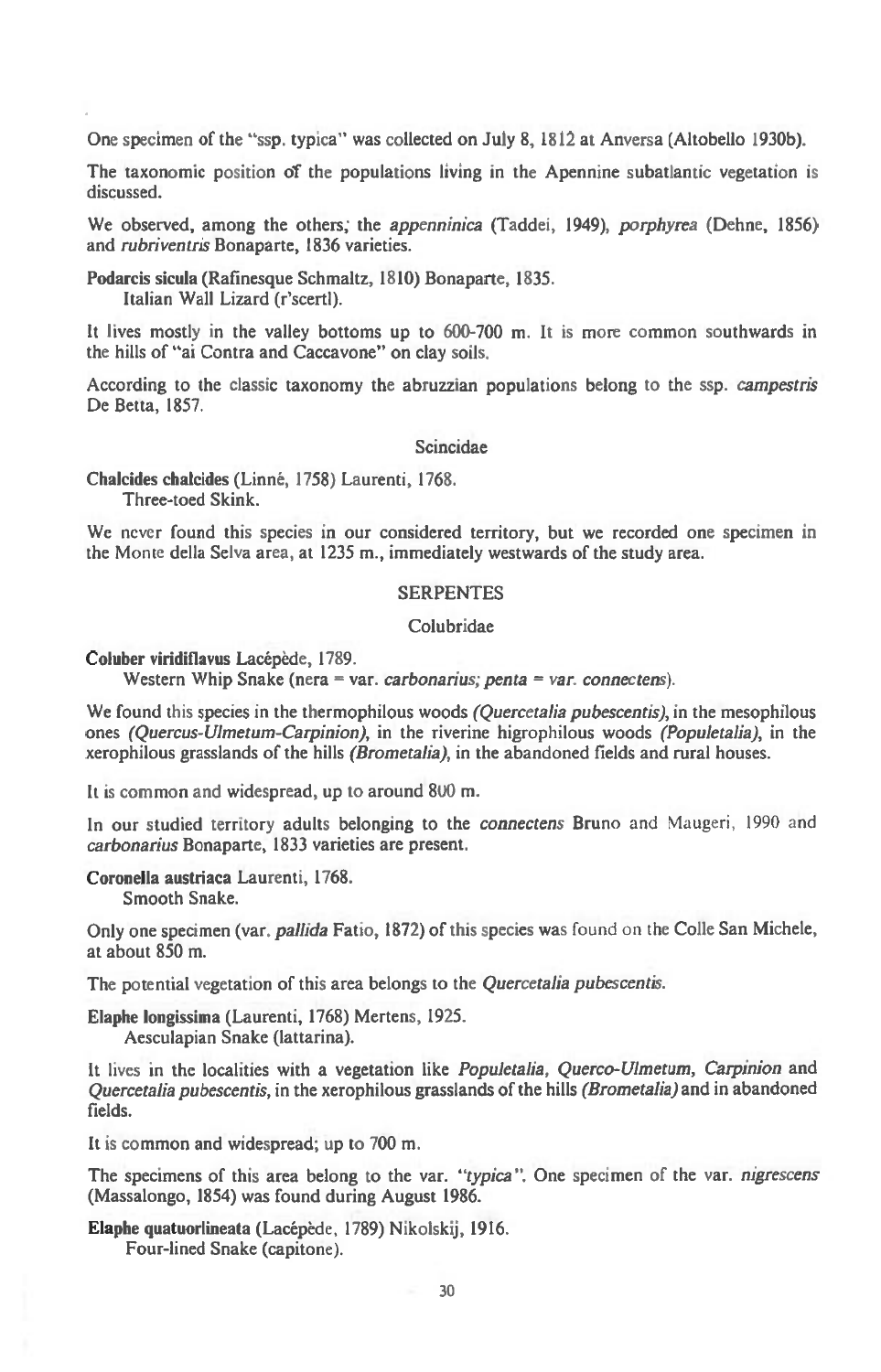**It lives normally in the thermophilous woods with** *Quercus pubescens* **and** *Ostrya carpinifolia,*  **in uncultivated areas, in the xerophilous grassland on the hills and mountains, and in the mesophilous woods with** *Quercus robur* **and** *Ulmus minor,* **but also in country houses.** 

**Occasionally it can reach the upper limit of thermophilous woods (1200 m. between the Intesa and Chiocchio Valleys).** 

**It is common, but localized.** 

The specimens belong to the ssp. *quatuorilineata* (= *Elaphis cervone* Schreiber, 1875).

**The longest specimen we observed was 165 cm in length and was captured in June 1986 in the locality Vignale along the Sagittario River.** 

Natrix natrix (Linné, 1758) Stejneger, 1907. **Grass Snake (cervone).** 

**It lives both in the mesophilous woods with** *Quercus robur* **and** *Ulmus minor* and in the **hygrophilous woods along rivers with** *Populus* **and** *Sal&* 

*It* **is possible that adults, but mostly old females, live also in the** *Fagion sylvaticae* **and** *Quercetaha pubescentis.* 

**It is common, but localized; up to around 600 m.** 

**The specimens belong to the var.** *lanai* **Kramer, 1971 of the ssp.** *helvetica* **(Lacepede, 1789).** 

**Natrix tesellata (Laurenti, 1768) Bonaparte, 1834. Dice Snake.** 

**We never found the species in this study area but it is present nearby in the S. Domenico artificial Lake (about 800 m., higher in the Sagittario Valley), and Lake Scanno.** 

**Viperidae** 

Vipera aspis (Linné, 1758) Merrem, 1820. **Asp Viper (vipera).** 

**It lives in all the vegetation types on the southward facing slopes.** 

**It is localized and not very common; up to 1570 m.** 

**The specimens belong to the ssp.** *francisciredi* **Laurenti, 1768. The commonest varieties are:**  *fusca* **Bonaparte, 1834,** *nigra* **Massalongo, 1854 and** *rufa* **Bonaparte, 1834.** 

**Mangili (1985) drew a specimen with a livery we never found in any animal either coming**  from the territory we considered or from Abruzzo or from any other italian Regions where **sp.** *francisciredi* **lives (cf. for example Bruno 1976). We believe this drawing was not of a specimen collected in the territory under study but of** *a Vipera aspis aspis* **or** *Vipera aspis atm* **photograph (cf. for example Phisalix 1968).** 

### **ACKNOWLEDGEMENTS**

**We thank Massimo Agrillo, Luigi Di Cesare, Vittorio Di Cesare, Valerio Di Valerio, Susanna Greco, Febo Grimaldi, Livio Petriccione, John Pickett and Mark Vokins for their help and suggestions.** 

**Abbate, E. (1903).** *Guida dell'Abruzzo* **C.A.1., Roma, 960 pp.** 

**Alicandri-Ciufelli, C. (1971). La medicina nei Marsi e Peligni.** *Abruzzo,* **9: 185-188.** 

**Allavena, S. (1972). Criteri e metodi di rimboschimento nel quadro della conservazione e della riqualificazione ambientale.** *Atti 2° Simp. naz. Conserv. Nat.,* **pp. 425-434.** 

**Almagia, R. (1929). Abruzzo.** *Encicloped. itaL,1:* **126-148.**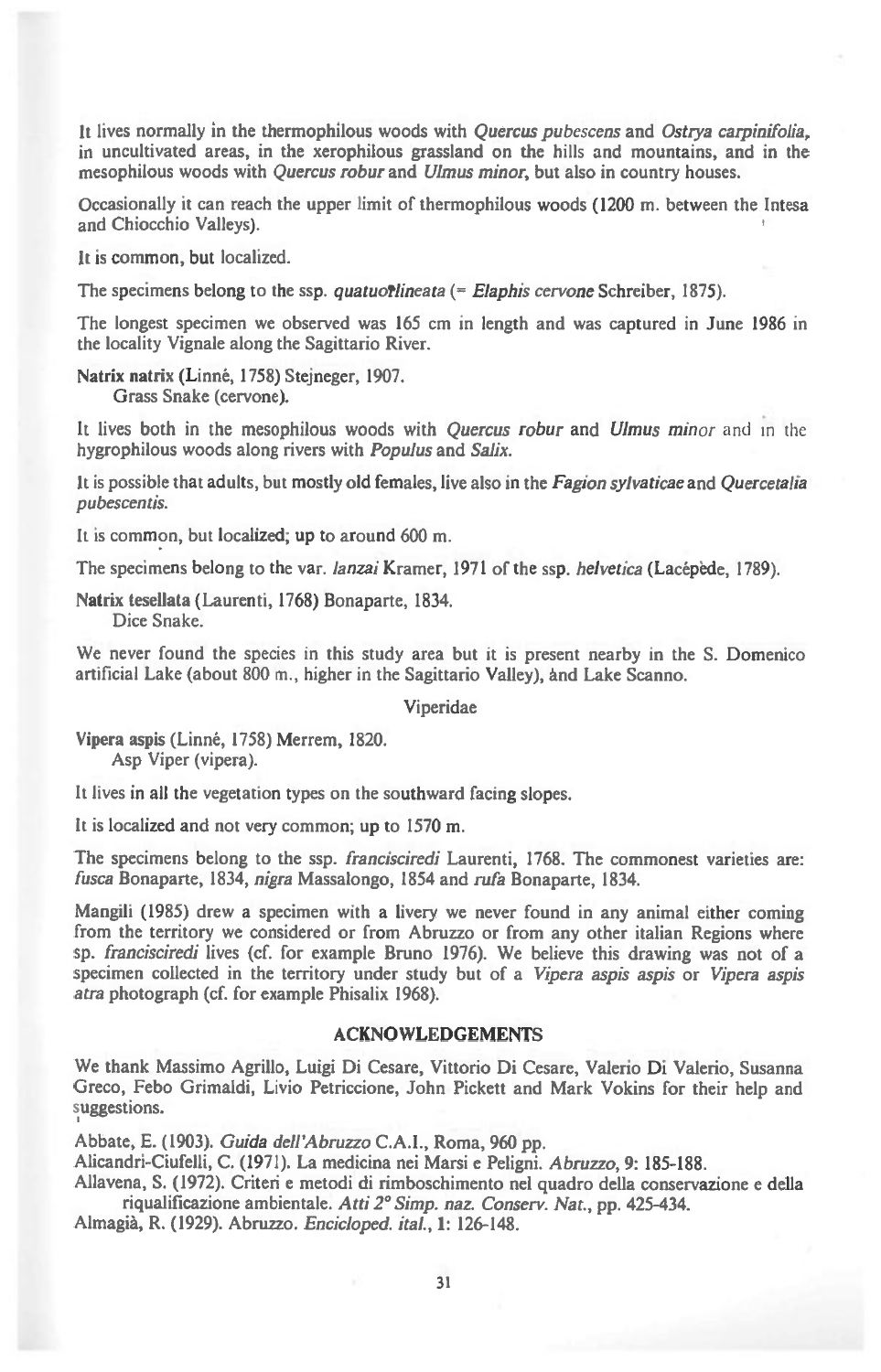#### **REFERENCES**

- Altobello, G. (1930a). *Raccolta Zoologica, Vertebrati del Mohse e dell'Abruzzo. Anfibi.* Colitti, Campobaso, (20) pp.
- Altobello, G. (1930b). *Raccolta Zoologica. Vertebrati del Molise e dell'Abruzzo.* Raccolta. Colitti, Campobaso, (50) pp.
- Angelucci, A. (s.d.). *S.Domenico abate protettore di Cocullo (AQ). Origine della Processione dei Serpari.* Labor, Sulmona, 20 pp.
- Anonymous (1932), 11 paese the fu dei serpari. *La Tribuna illustrata,* 31 (26): 8-9.
- Anonymous (1949). II santo del Sirente. I denti e le serpi. *Clin. odontoiatr., 4 (11):* 274-276.
- Arpea, M. (1958). La crisi della pastorizia e lo spopolamento montano in Abruzzo. II *Nuovo Mezzogiorno, 1* (3): 17-22.
- Aa. Vv. (1970). *Italia 70. La carta delle Regioni.* A. Mondadori e Corriere della Sera, Milano, 2: 1-426.
- Balzano, V. (1927). *Abruzzo e Molise.* U.T.E.T., Torino, 270 pp.
- Beccaria, F. (1979). *Le antiche civilta del Vicino Oriente.* Eurodes, Roma, 860 pp.
- Besnier, M. (1902). *De regione Paelignorum.* U.F., Paris.
- Biondi, E., edit. (1989). *11 Bosco nell'Appennino.* Centro Studi Valleremita, Fabriano, 463 pp.
- Bruno, S. (1971). II serrpente nel folklore c nelle usanze magiche e religiose della Marsica. *L'Universo,* 51 (2): 443-460.
- Bruno, S. (1973). Fli anfibi e i rettili del'Appennino Abruzzese con particolare nferimento alle specie del Parco Nazionale d'Abruzzo. *Lay. Soc. ital. Biogeogr.,* N.S., 2 (1971): 697-783.
- Bruno, S. (1976). L'ornamentazione della *Vipera aspis* (I., 1758) in Italia. *Att; Soc. ital. Sci. nat.,* 117 (3-4): 165-194.
- Bruno, S. (1983). 1r primavera i serpenti vestono i1 santo. *Sci. verterinaria c Biol. animals.*  2 (4): 34-40.
- Bruno, S. (1984). Appunti su alcuni vertebrati della Maiella. In: *Aa. Vv. Club Alpino Itahano*  Sezione di Guardiagrele. 1952-1982. Testimonianze di vita Sezionale e contributi alla conoscenza della nostra montagna, la Maiella. Pascucci, Guardiagrele, pp. 155-195.
- Bruno, S. (1985). I Pesci del Parco Nazionale d'Abruzzo e zone limitrofe. *Natura bresciana,*  20 (1983): I 31-196.
- Bruno, S. (1988). Appunti erpetologici: *Vipera ursinii* sulla Maiella. *Riv. abruzz., 41* (2): 120- 121.
- Bruno, S., Maugeri, S. (1990). *Serpenti d'Europa.* G. Mondadori, Milano, 224 pp.
- Buccclla, G. (1962). Un misto di sacro c di profano. La pocessionc con serpi a *Cocullo. Orizz. d'Abruz.,* 5 (52): 11 c sg.
- Canziani, E. (1928). *Through the Appenines and the lands of the Abruzzi. Landscape and Peasant Life.* Heffer, Cambridge, XVI-340 pp.
- Cappuccini, G. (1951). I cantieri di rimboschimento in Abruzzo e Molise. *Monti c Boschi,*  2: 368-376.
- Cassola, F. (1978). Strade c ambiente naturale. *Impres. Amb. publ. Amministr.,* 5 (2): 449-464.
- Cccchcttani, M. (1909). *II sistcma pastorale ncll'Abruzzo aquilano.* Vecchioni, L'Aquila, 84 pp.
- Cedcrna, A. (1975). La distruzionc della natura in Italia *Einaudi,* Torino, XX-376 pp.
- Chiari, G. (1975). La dca Angizia e i serpenti nella religione dei Marsi. *Medicina nei secoli,*  12 (1): 109-127.
- Chicrici, U., Cianfarani, V., Gentile, P., Silone, I., Titta Rosa, G. (1963). *Abruzzo.* B.N.L., Roma, 507 pp.
- Chiocchio, N. (w.d.). 1 serpari a Cocullo. *F. Failli,* Roma, 98 pp.
- Cianfarani, V. (1950). Reliquie viventi del dramma sacro in Abruzzo. A Pretoro fra lupi e serpi. *Lares,* 16: 78-81.
- Clarcke Smith, L. (1928). A Survival of an ancient Cult in the Abruzzi. *S.M.S.R., 4:* 106-. 119.
- Colantonio, L. (1978). Conosci l'Abruzzo. *Carabba,* Lanciano, 256 pp.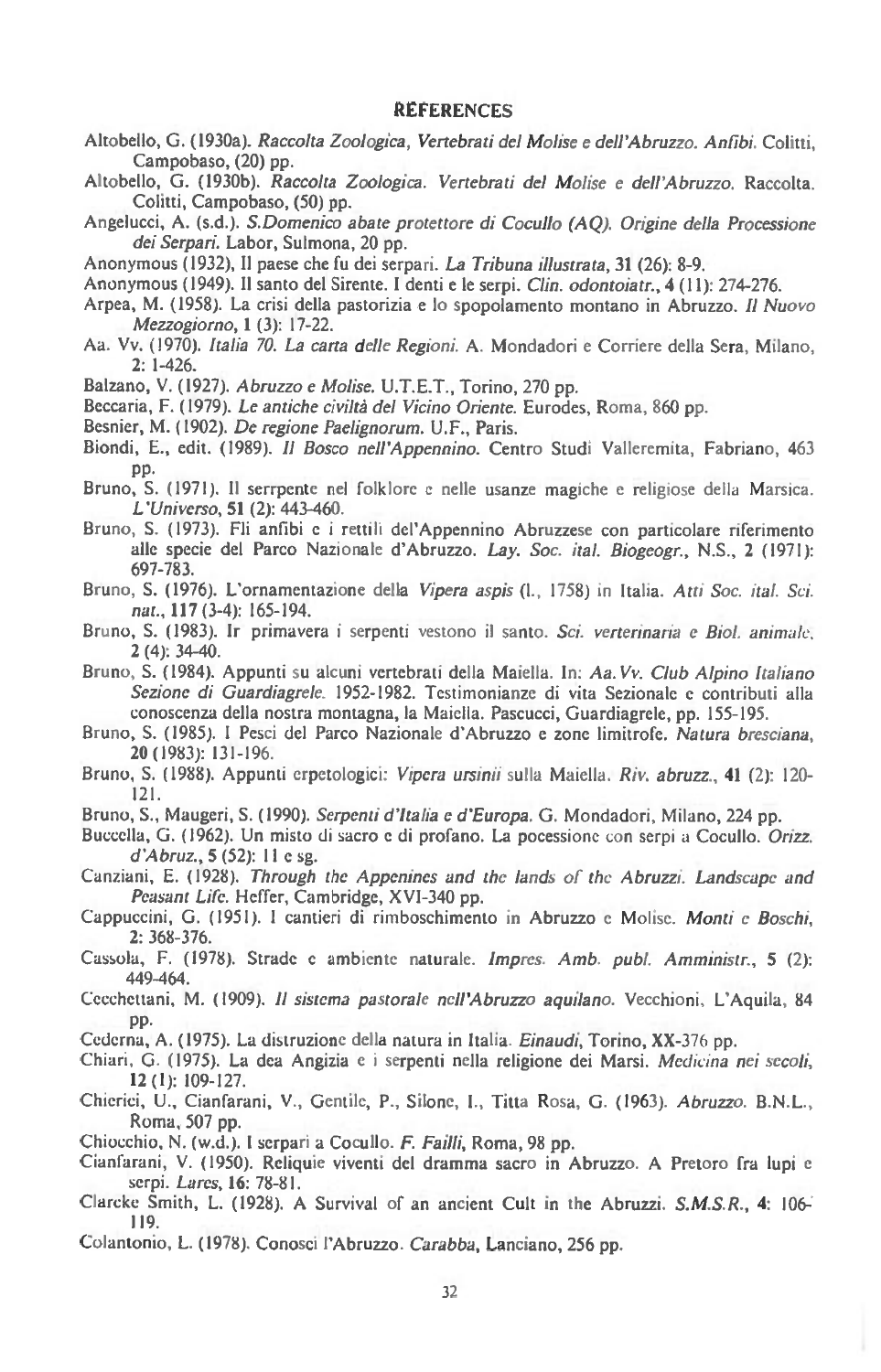**Cramer, J.A. (1826).** *A geographical and historical description of Ancient Italy.* **U.O.P., Oxford.** 

**D'Antonio, P.A. (1976).** *Villalago. Storia, leggende, usi, costumi.* **Italica, Pescara, 310 pp.** 

**De Angelis, A. (1961). La processione con i serpi a Cocullo.** *Orizz. d'Abruz.,* **4 (6): 18-20.** 

- **Del Re, G. (1835).** *Descrizione topografica, fisica, dei reali domini al di qua del Faro nel Regno delle Due Sicilie.* **Pieta de'Turchini, Napoli, 507 pp.**
- *De* **Magistris, L.F. (1902). Gli Abruzzi e it Molise.** *La Terra,* **A24 (10): 1089-1152.**
- **De Nino, A. (1889). Le serpi di Cocullo ed un nuovo quadro di Minchetti.** *Riv. Lett. Art,,*  **1(44): 1-5 (reprint).**
- **De Lisio, V. (1895). Il ciarallo e le serpi.** *Riv. Tradiz. popol. itaL,* **2: 224-227.**
- **Devoto, G. (1931).** *Gli antichi italici.* **Le Monnier, Firenze.**
- Devoto, G. (1971). Gli antichi italici tra il Fucino e la valle del'Aterno. *Abruzzo*, 9: 21-32.
- **Di Carlo, E.A. (1972). Gli uccelli del Parco Nazionale d'Abruzzo (e dintorni).** *Riv. itaL Ornitol.,*  **2 42: 1-160.**
- **D'Ignazio, E. (1971). I serpari e la Marsica.** *Studi mend.,* **4 (4): 36I-3.**
- **D'Orazio, E. (1982).** *La pastorizia abruzzese.* **A. Polla, Avezzano, 166 pp.**
- **Fianmore, G. (1890).** *Credenze, usi e costumi abruzzesi.* **L. Pedone Lauriel,** Palermo, VIII-**196 pp.**
- **Fondi, M. (1970).** *Le Regioni d'Italia. Abruzzo e Molise.* **U.T.E.T.,** Torino.
- **Franciosa, L. (1951). La transumanza nell'Appennino centro-meridionale.** *Mem. Geogr. econom.,* **4: 1-99.**
- **Furrer, E. (1924). Natur-und Multurbilder aus den Abruzzen.** *Jahrb. schweiz. Alpenclub,* **58: 227-253.**
- **Furrer, E. (1931). Die Abruzzzen.** *Herder,* **Fribourg, XII-126 pp.**
- **Giancristofaro, E. (1978). Canti, usanze, fiabe e leggende. Tradizioni ricche e povere della cultura di un popolo.** *I mesi,* **6 (1): 48-63.**
- **Giuseppetti, L. (1934). La pastorizia transumante sull'Appennino Centrale.** *Nuovi Ann. Agricolt.,*  **14: 469-488.**
- **Harrison, M.C. (1907). Serpent-Procession at Cocullo.** *Folklore,* **18: 187-191.**
- **11g, K. (1940). Das Tal des Sagittario in den Abruzzen.** *Zeit. Ges. Erdk.,* **Berlin, 8 (1940): 178-186.**
- **Laurini, M. et alii (1979).** *Abruzzo. Molise.* **T.C.I., Milano, 536 pp.**
- **Letta, C. (1972). I marsi e it Fucino nell'antichita.** *Centr. Stud. Docum. Ital. rom.,* **Monogr., 3: VIII-175.**
- **Mangili, G. (1985).** *Le "Serpi" di Cocullo.* **Pro Loco, Cocullo, 10 pp.**
- **Mattiocco, E. (1973). Il culto di Ercole tra i Pelgni.** *Quad. Abruzzo,* **1963 8: 13-14.**
- **Mattiocco, E. (w.d.). II** *Santuario di Ercole Curino presso Sulmona.* **E.P.T., L'Aquila, 62 pp.**

**Milone, F. (1955).** *L'Italia nel'economia delle sue regioni.* **Einaudi, Torino, XIII-1296 pp.** 

- **Montelucci, G., Anzalone, B., Veri, L. (1973). Lineamenti floristici dell'Appennino Abruzzese.**  *Lay. Soc. ital. Biogeogr.,* **N.S., 2 (1971): 1-67 (reprint).**
- **Naviglio, L. (1984). Aspetti naturalistici del Lago Pantaniello.** *Natura e Montagna,* **31 (3): 49-57.**
- **Nola, A.M., di (1974).** *Un modello di religione delle classi subalterne: it culto abruzzese di S. Domenico Abbate.* **Pioda, Roma, 154 pp.**
- **Nola, A.M. di (1976).** *Gli aspetti magico-religiosi di una cultura subalterna italiana.* **Boringhieri, Torino, 330 pp.**
- **Nola, A.M. di (1986). La festa di Cocullo tra mutazioni e sacralita.** *Riv. abruz.,* **39** (2): 65- **68.**
- **Ortolani, M., Dagradi, P. (1964).** *Memoria illustrativa della Carta della utilizzzazione del suolo degli Abruzzi e Molise.* **C.N.R., Roma, 175 pp.**
- **Pace, D., Scarascia, R. (1977).** *Antiche civilta peligne.* **A. Di Cioccio, Sulmona, XII-138 pp., 38 tay. ft.**
- **Pansa, G. (1938, 1957). L'ordalia totemica dei Marsi ed it Santuario di S. Domenico di Cocullo.**  *Luci sannite,* **4 (1/2): 39-41, (3/4): 33-39, (5/7): 31-33, 1938;** *Attraverso l'Abruzzo,* **1957, pp. 1-3, 13-14.**